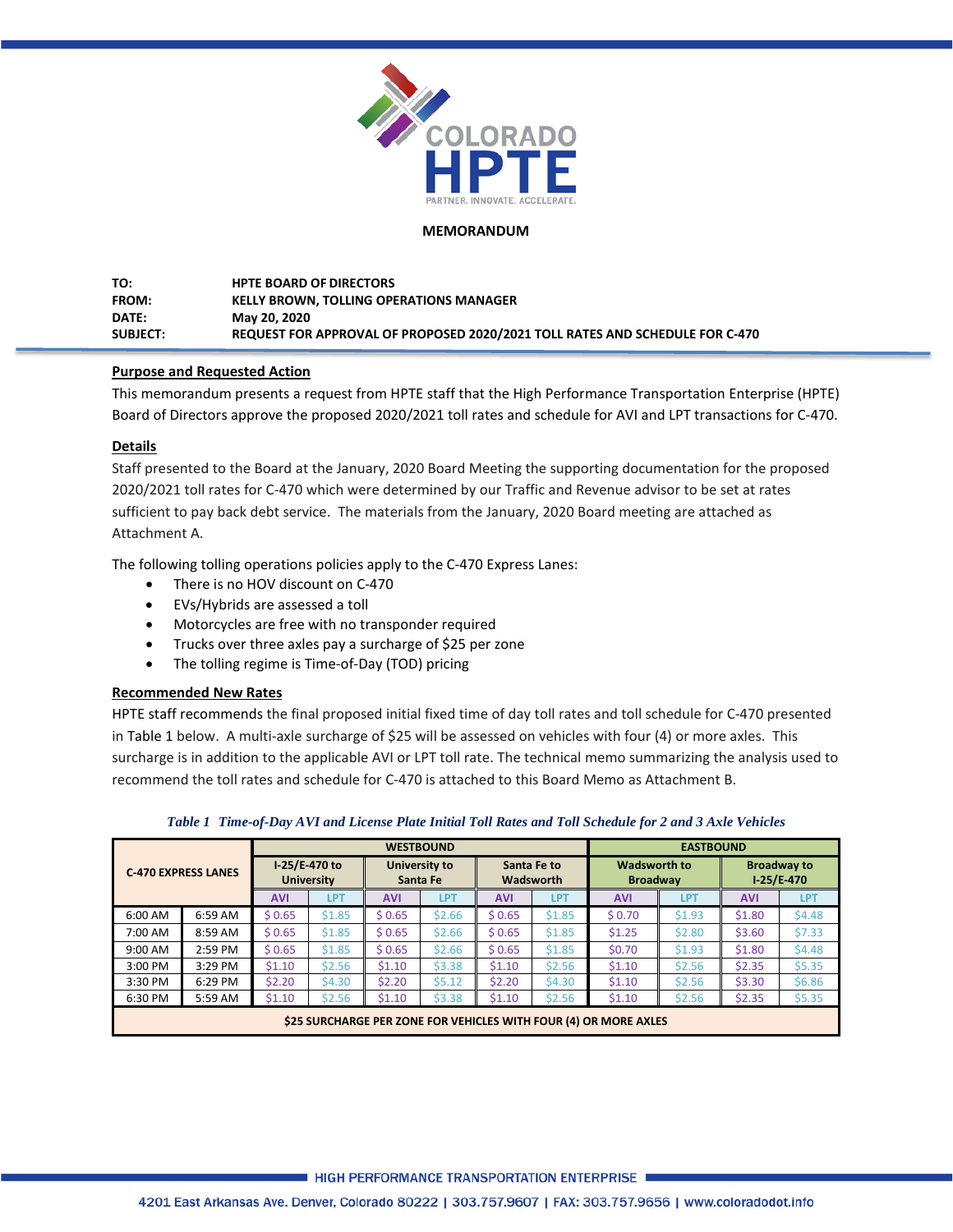### **Board Options and Recommendations**

- 1. **Staff Recommendation:** Act on Resolution #327 adopting the proposed initial toll rates and schedule for C-470 which would go into effect when the Express Lane opens for tolling, currently anticipated to be August 18, 2020. *Note: The date that the C-470 Express Lanes open for tolling is subject to change pending any changes to the Final Acceptance Testing schedule.*
- 2. Deny the request. The HPTE staff will review the Board's feedback and return to the HPTE Board with new proposed initial toll rates for C-470.

#### **Next Steps**

- 1. If adopted, HPTE staff will implement the approved 2020/2021 AVI and LPT toll rates for C-470 effective 12:00 AM on the C-470 Go Live date, currently anticipated to be August 18, 2020. *Note: The date that the C-470 Express Lanes open for tolling is subject to change pending any changes to the Final Acceptance Testing schedule*
- 2. HPTE staff will continue the Public Outreach process.
- 3. If the Board does not adopt the proposed initial toll rates for C-470, the HPTE staff will review the Board's feedback and return to the HPTE Board in June with new proposed initial toll rates for C-470.

#### **Attachments**

- 1. Attachment A Board Memo January 2020-01-15 HPTE Board Memorandum C-470 Toll Rates Final
- 2. Attachment B C-470 Express Lanes (Segment 1) Toll Rates Technical Memo
- 3. Attachment C Resolution 327 Approving 2020/2021 initial toll rates for C-470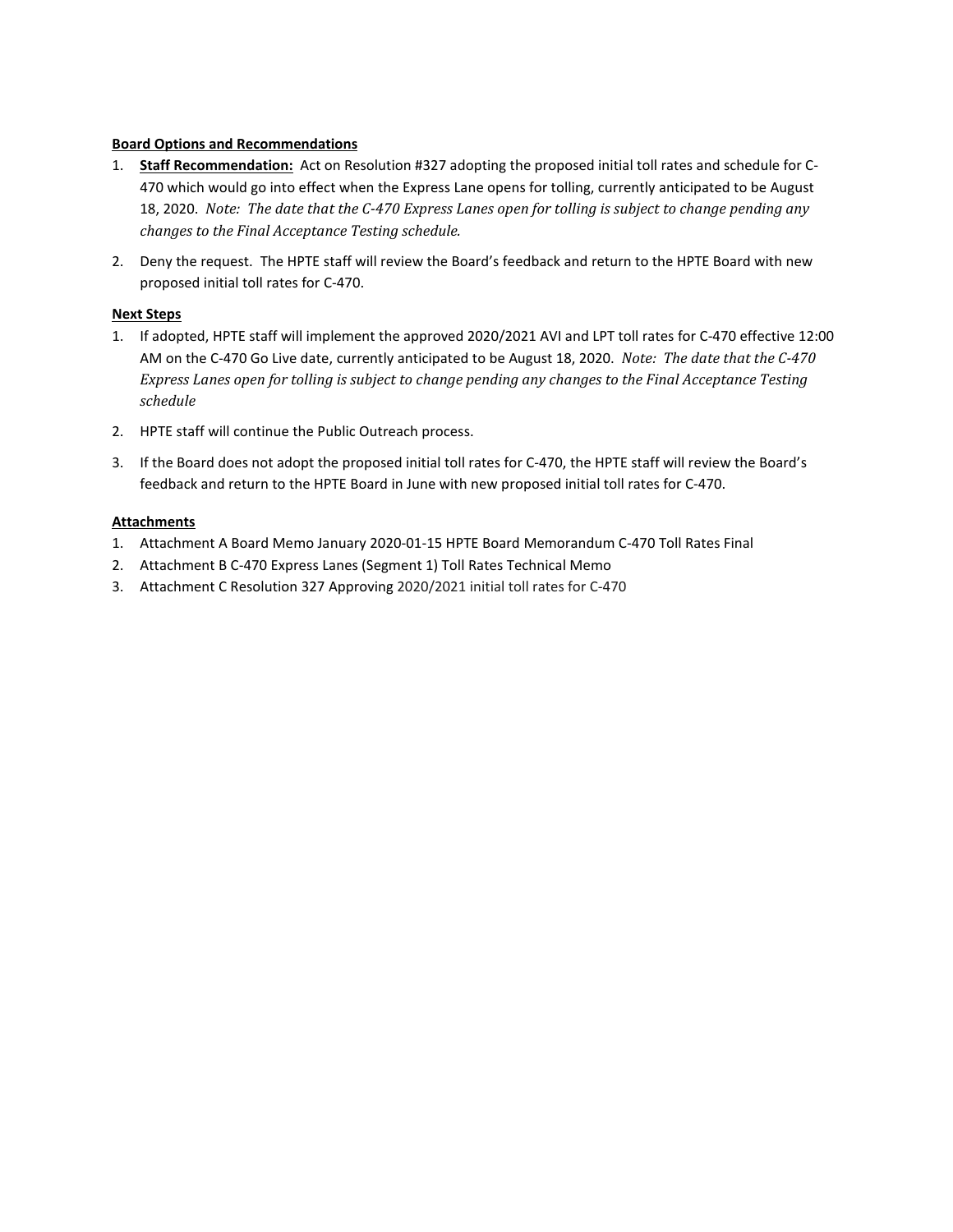# Attachment A

Board Memo January 2020-01-15 HPTE Board Memorandum C-470 Toll Rates Final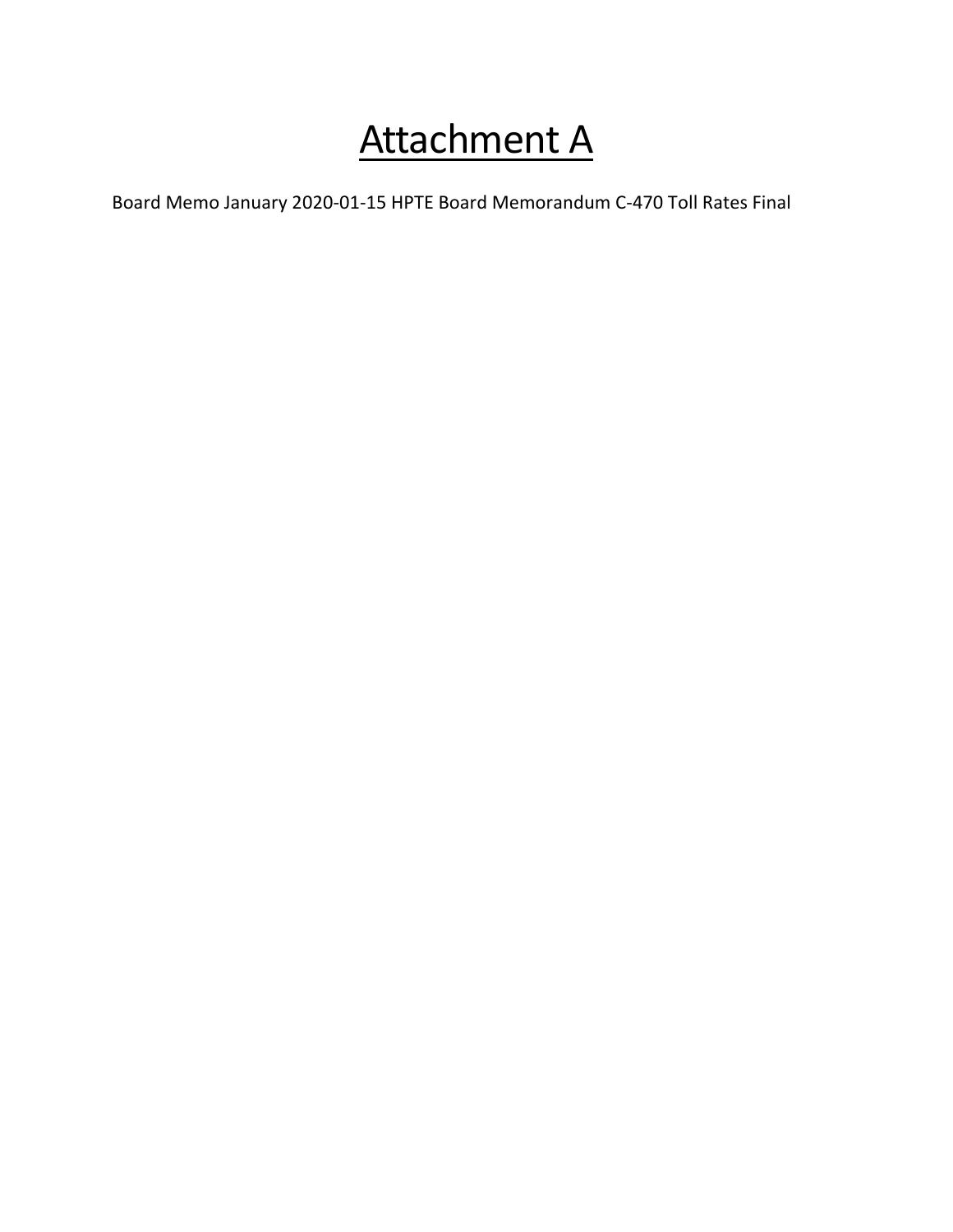

Date: January 15, 2020

To: High Performance Transportation Enterprise Board

From: Kelly Brown, Tolling Operations Manager

Subject: C-470 Express Lanes Toll Rate Ranges

### **Purpose**

The purpose of this memorandum is to summarize HPTE staff's planned approach for variable toll rates for the C-470 Express Lanes, and to commence and facilitate a discussion with the Board and the public regarding the establishment of toll rates ranges.

### **Action**

This item is for information and discussion only. Approval for the stated rates will be sought from the Board in March of this year.

### **Background**

The C-470 Express Lanes are expected to open for tolled traffic in late spring 2020. Similar to the I-25 North Express Lanes, the C-470 Express Lanes will operate as a commuter corridor with fixed time of day toll rates.

### **Details**

HPTE staff recommends setting a base toll rate sufficient to cover toll collection costs and cover debt service, but low enough to attract initial customers to use the toll lane, even when traffic in the general purpose lanes is relatively light and the corridor is free flowing.

As the anticipated customer for C-470 is likely a through trip customer from I-25/E-470 to or from Wadsworth Blvd, initial fixed time-of day-toll rates are based upon models developed by the Traffic and Revenue study while also accounting for toll collection cost and revenue leakage.

The following tolling operations policy applies to C-470 Express Lanes:

- There is no HOV discount on C-470.
- Registered hybrids and EVs are assessed a toll.
- Motorcycles are free with no transponder required.
- Trucks over three axles pay a surcharge of \$25 per zone.
- The tolling regime is Time-of-Day (TOD) pricing.

Recommended fixed Time-of-Day Toll Rates for C-470 are presented in Table 1 on the following page. The technical memo from the tolling advisory consultant team is attached as Attachment A.

### **Next Steps**

- The Board is being asked to review the recommended proposed initial AVI and LPT toll rates and provide feedback.
- HPTE staff will integrate any requested changes to the recommended proposed AVI and LPT toll rates for the C-470 Express Lanes and will return to the Board in March for adoption of the initial AVI and LPT toll rates for C-470.
- HPTE staff will begin the public outreach process two and a half to three months prior to C-470 tolling commencement.

HIGH PERFORMANCE TRANSPORTATION ENTERPRISE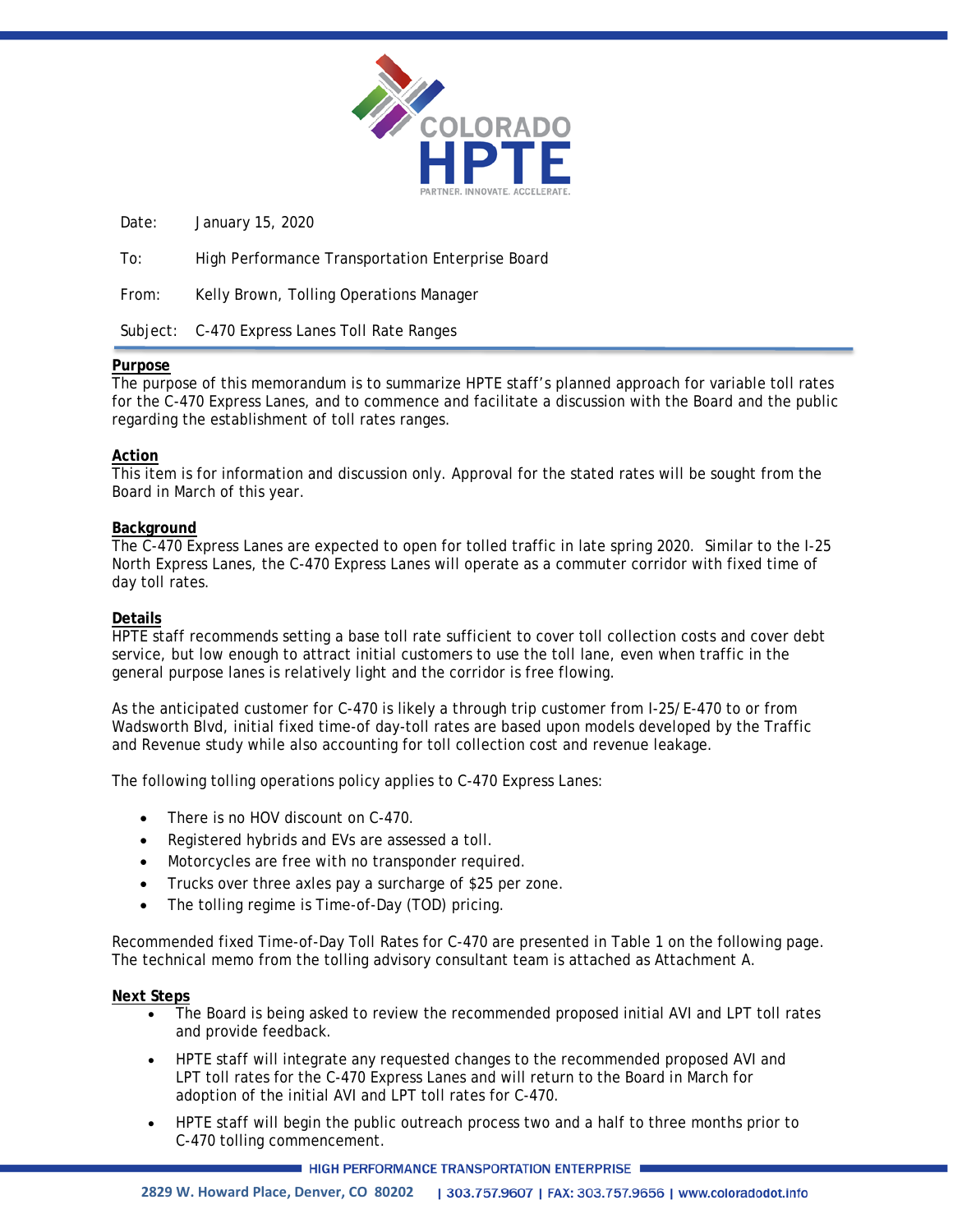| <b>C-470 EXPRESS</b><br><b>LANES</b>         |         |                    |                                    |            | <b>WESTBOUND</b>          | <b>EASTBOUND</b> |                                 |                                        |            |                                    |            |  |  |
|----------------------------------------------|---------|--------------------|------------------------------------|------------|---------------------------|------------------|---------------------------------|----------------------------------------|------------|------------------------------------|------------|--|--|
|                                              |         |                    | I-25/E-470 to<br><b>University</b> |            | University to<br>Santa Fe |                  | Santa Fe to<br><b>Wadsworth</b> | <b>Wadsworth to</b><br><b>Broadway</b> |            | <b>Broadway to</b><br>$1-25/E-470$ |            |  |  |
|                                              |         | LPT.<br><b>AVI</b> |                                    | <b>AVI</b> | <b>LPT</b>                | <b>AVI</b>       | <b>LPT</b>                      | <b>AVI</b>                             | <b>LPT</b> | <b>AVI</b>                         | <b>LPT</b> |  |  |
| 6:00 AM                                      | 6:59 AM | \$0.65             | \$1.85                             | \$0.65     | \$2.66                    | \$0.65           | \$1.85                          | \$0.70                                 | \$1.93     | \$1.80                             | \$4.48     |  |  |
| 7:00 AM                                      | 8:59 AM | \$0.65             | \$1.85                             | \$0.65     | \$2.66                    | \$0.65           | \$1.85                          | \$1.25                                 | \$2.80     | \$3.60                             | \$7.33     |  |  |
| 9:00 AM                                      | 2:59 PM | \$0.65<br>\$1.85   |                                    | \$0.65     | \$2.66                    | \$0.65           | \$1.85                          | \$0.70                                 | \$1.93     | \$1.80                             | \$4.48     |  |  |
| 3:00 PM                                      | 3:29 PM | \$1.10             | \$2.56                             | \$1.10     | \$3.38                    | \$1.10           | \$2.56                          | \$1.10                                 | \$2.56     | \$2.35                             | \$5.35     |  |  |
| 3:30 PM                                      | 6:29 PM | \$2.20             | \$4.30                             | \$2.20     | \$5.12                    | \$2.20<br>\$4.30 |                                 | \$1.10<br>\$2.56                       |            | \$3.30                             | \$6.86     |  |  |
| 6:30 PM<br>5:59 AM                           |         | \$1.10             | \$2.56                             | \$1.10     | \$3.38                    | \$1.10           | \$2.56                          | \$1.10                                 | \$2.56     | \$2.35                             | \$5.35     |  |  |
| \$25 SURCHARGE FOR 4+ AXLE VEHICLES PER ZONE |         |                    |                                    |            |                           |                  |                                 |                                        |            |                                    |            |  |  |

*Table 1 Time-of-Day AVI and License Plate Initial Toll Rates for 2 and 3 Axle Vehicles*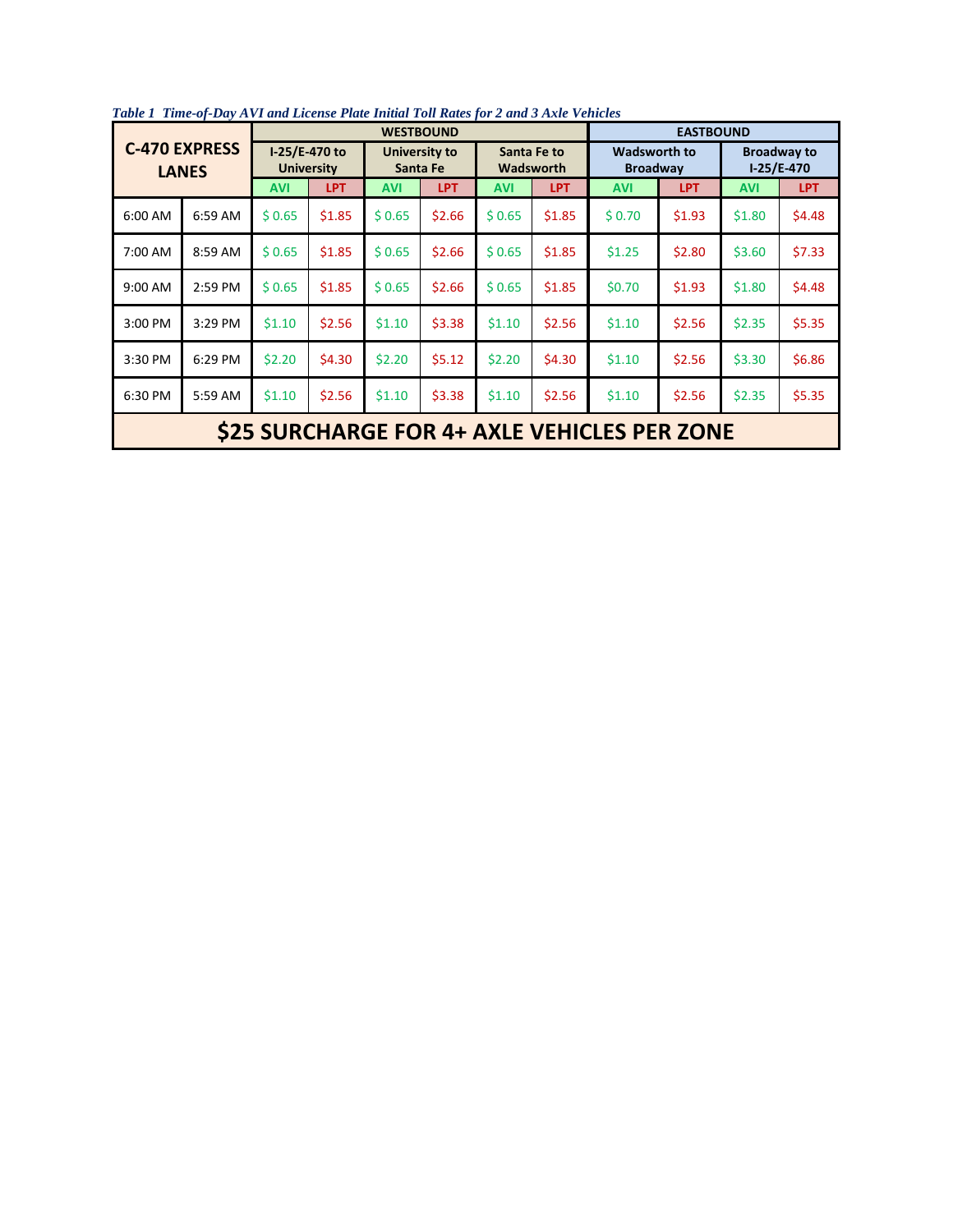# Attachment A: C-470 Express Lanes (Segment 1) Toll Rates Technical Memo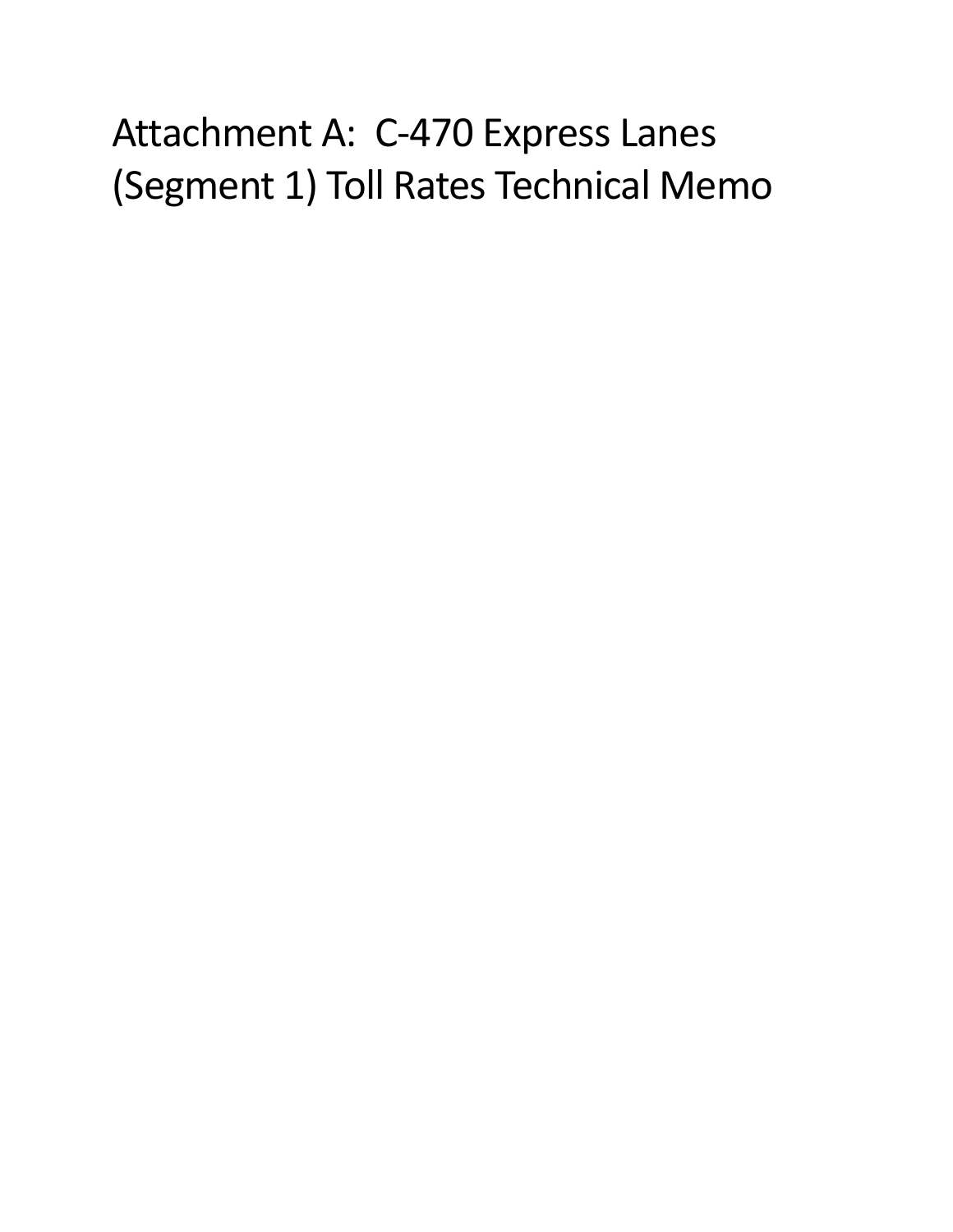## Attachment B

C-470 Express Lanes (Segment 1) Toll Rates Technical Memo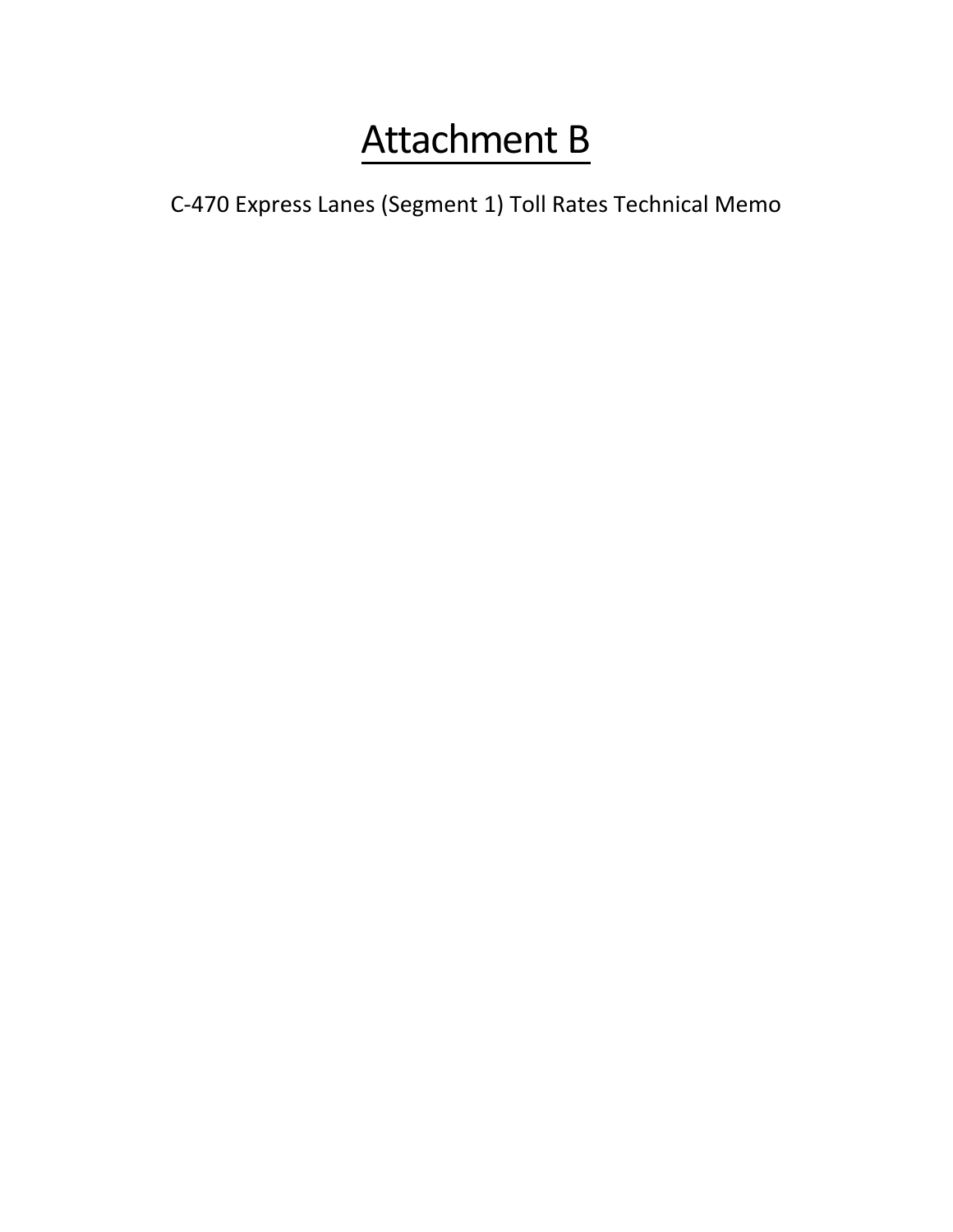



## Memo

| To:                                                    | Nick Farber, High Performance Transportation Enterprise (HPTE) |        |                            |  |  |  |  |  |  |
|--------------------------------------------------------|----------------------------------------------------------------|--------|----------------------------|--|--|--|--|--|--|
| From:                                                  | Rami Harb                                                      | Email: | Rami.harb@atkinsglobal.com |  |  |  |  |  |  |
| Date:                                                  | 14 November 2019                                               | Phone: | 720-475-7079               |  |  |  |  |  |  |
| Ref:                                                   | C-470 EL Toll Rates                                            | CC:    | Kelly Brown, HPTE          |  |  |  |  |  |  |
| Subject:<br>C-470 Express Lanes (Segment 1) Toll Rates |                                                                |        |                            |  |  |  |  |  |  |

### 1. Document Purpose

Louis Berger conducted an investment grade Traffic and Revenue (T&R) study for the C-470 Express Lanes in August 2016. Atkins North America, Inc., (Atkins) has been tasked by HPTE with setting toll rates on C-470 Express Lanes (Segment 1) based on the models developed by Louis Berger while also accounting for toll collection cost and revenue leakage.

### 2. Project Limits and Tolling

The C-470 Express Lanes (Segment 1) extend from I-25 to Wadsworth Blvd. in the eastbound and westbound directions. The westbound direction consists of three zones whereas the eastbound direction consists of two zones (see Appendix 1). Entry and exit into and out of the Express Lanes are shown in Appendix 1.

## 3. Operations policy

- The hours of operation are 24 hours a day, 7 days a week, 365 days a year.
- There is no HOV discount on C-470.
- Registered hybrids and EVs are assessed a toll.
- Motorcycles are not assessed a toll.
- Trucks over three axles pay a surcharge of \$25 per zone.
- The tolling regime is Time-of-Day (TOD) pricing.

## 4. Calculation of Transponder Rates

In calculating the Transponder or Automatic Vehicle Identification (AVI) toll rates, the following assumptions were made:

- Tolls will be charged based on a Time-of-Day methodology consistent with the current regime on I-25 Central and on US 36, and not on a dynamic tolling basis
- The minimum AVI toll rate is set to recover the AVI toll collection cost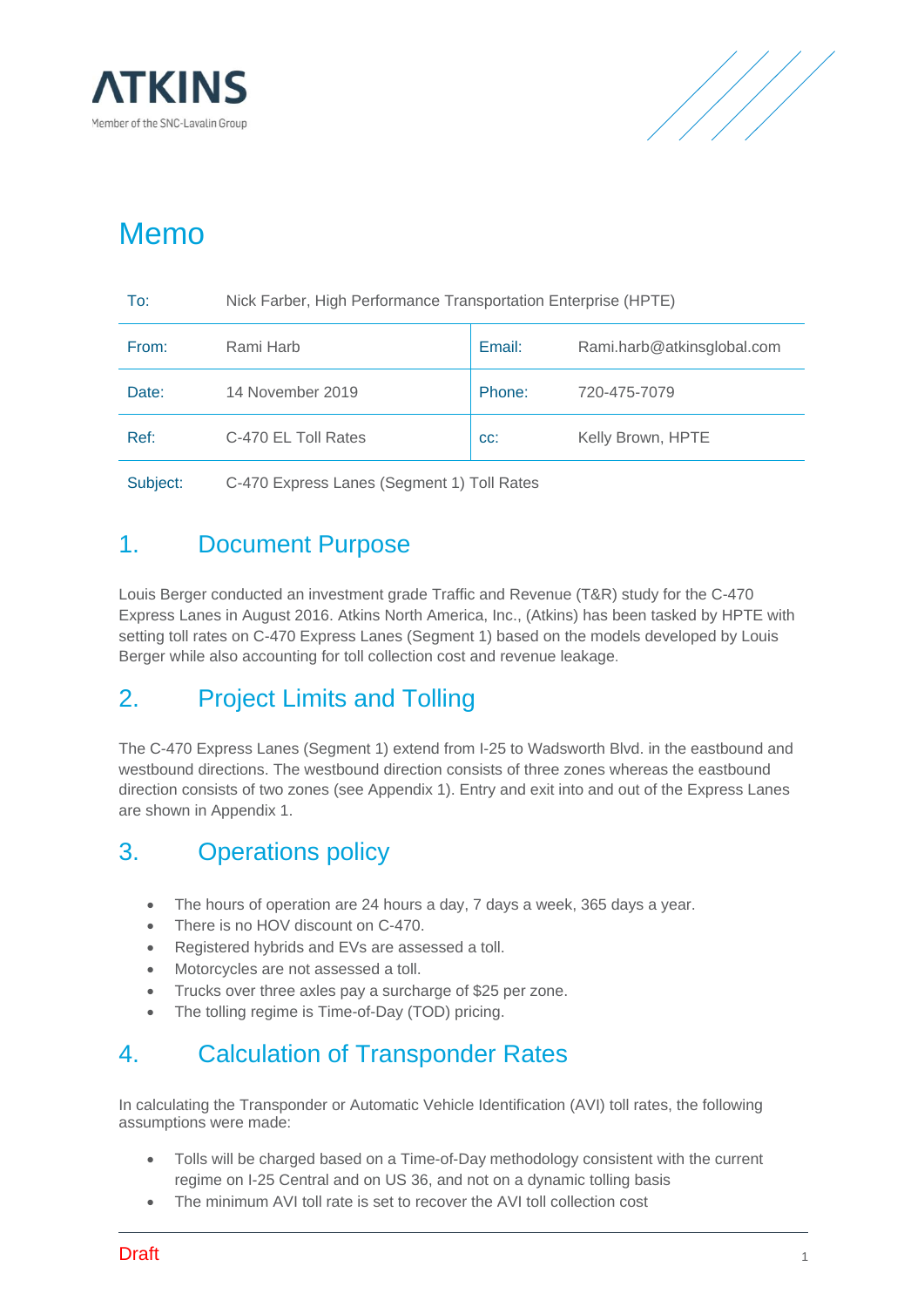



• Toll rates are chosen based upon models developed by the T&R consultant

As a result, Table 1 below shows the TOD AVI toll rates as well as the License Plate Tolling (LPT) rates for year 2020 when the C-470 EL are expected to open to the public.

| <b>C-470 Express</b><br>Lanes |        |                                         | <b>WB</b>  |            |      |  |                                  |   |      |                          |      |   |                                        |     |      | EB |                         |  |      |  |      |  |  |  |
|-------------------------------|--------|-----------------------------------------|------------|------------|------|--|----------------------------------|---|------|--------------------------|------|---|----------------------------------------|-----|------|----|-------------------------|--|------|--|------|--|--|--|
|                               |        | From I-25/E-470 to<br><b>University</b> |            |            |      |  | <b>University to</b><br>Santa Fe |   |      | Santa Fe to<br>Wadsworth |      |   | <b>Wadsworth to</b><br><b>Broadway</b> |     |      |    | <b>Broadway to I-25</b> |  |      |  |      |  |  |  |
|                               |        |                                         | <b>AVI</b> | <b>LPT</b> |      |  | <b>AVI</b><br>LPT                |   |      | LPT<br><b>AVI</b>        |      |   | <b>AVI</b>                             | LPT |      |    | <b>AVI</b><br>LPT       |  |      |  |      |  |  |  |
| 6:00AM                        | 6:59AM |                                         | 0.65       |            | 1.85 |  | 0.65                             | s | 2.66 |                          | 0.65 | s | 1.85                                   |     | 0.70 | s  | 1.93                    |  | 1.80 |  | 4.48 |  |  |  |
| 7:00AM                        | 8:59AM |                                         | 0.65       |            | 1.85 |  | 0.65                             | s | 2.66 |                          | 0.65 | s | 1.85                                   |     | 1.25 | Ś  | 2.80                    |  | 3.60 |  | 7.33 |  |  |  |
| 9:00AM                        | 2:59PM |                                         | 0.65       |            | 1.85 |  | 0.65                             |   | 2.66 |                          | 0.65 | s | 1.85                                   |     | 0.70 | Ś  | 1.93                    |  | 1.80 |  | 4.48 |  |  |  |
| 3:00PM                        | 3:29PM |                                         | 1.10       |            | 2.56 |  | 1.10                             |   | 3.38 |                          | 1.10 | s | 2.56                                   |     | 1.10 | s  | 2.56                    |  | 2.35 |  | 5.35 |  |  |  |
| 3:30PM                        | 6:29PM |                                         | 2.20       |            | 4.30 |  | 2.20                             |   | 5.12 |                          | 2.20 | s | 4.30                                   |     | 1.10 | s  | 2.56                    |  | 3.30 |  | 6.86 |  |  |  |
| 6:30PM                        | 5:59AM |                                         | 1.10       |            | 2.56 |  | 1.10                             |   | 3.38 |                          | 1.10 |   | 2.56                                   |     | 1.10 | s  | 2.56                    |  | 2.35 |  | 5.35 |  |  |  |

**Table 1: Time-of-Day AVI and License Plate Tolling Rates for Year 2020**

## 5. License Plate Tolling (LPT) Surcharge

- LPT surcharge covers (1) back office additional cost plus and (2) LPT leakage
- LPT leakage is assumed at 40% based on historical data
- LPT leakage includes uncollectable and unbillable LPT transactions
- LPT surcharge for back office cost over AVI back office cost per tolling point is \$0.49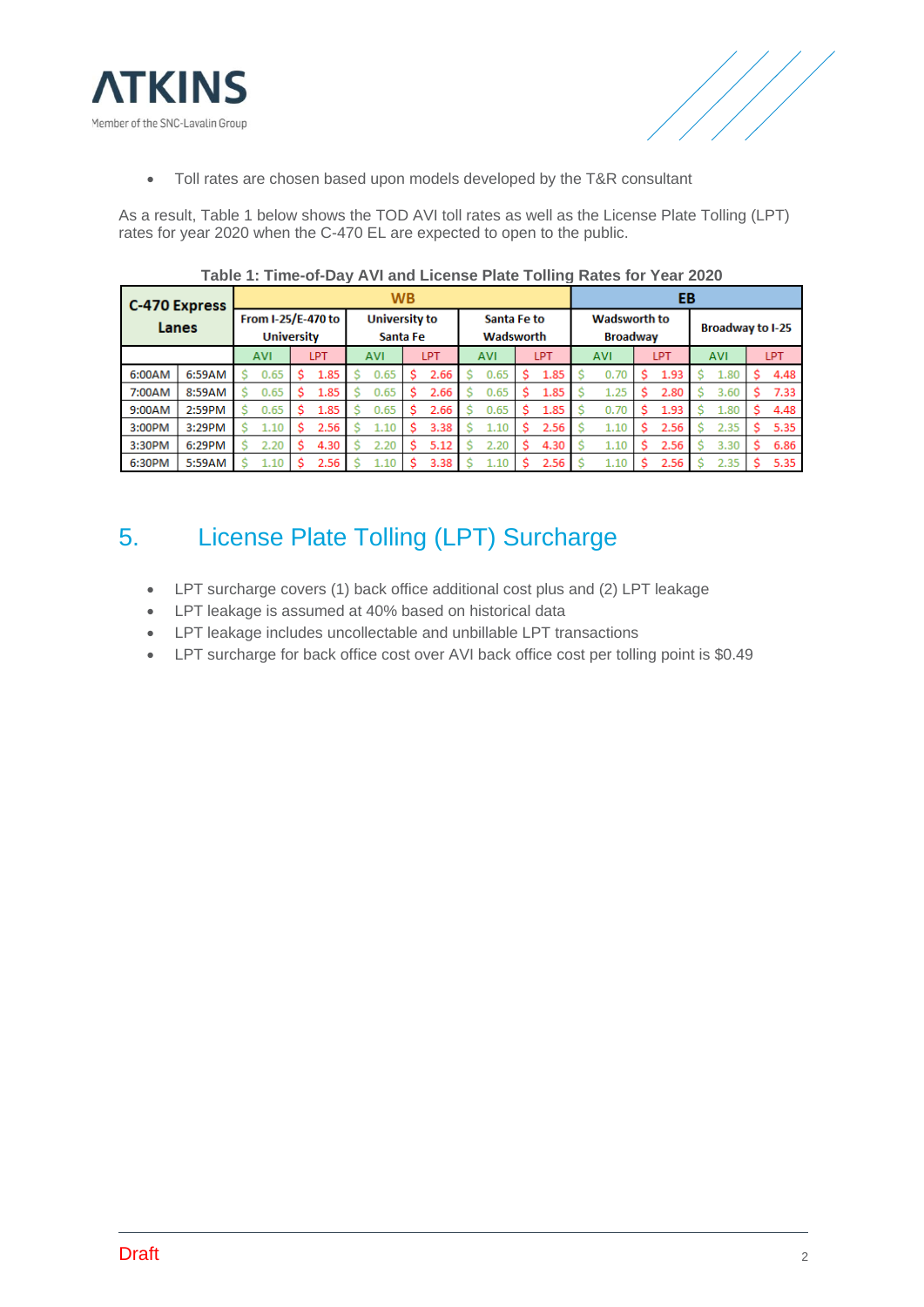



## APPENDIX 1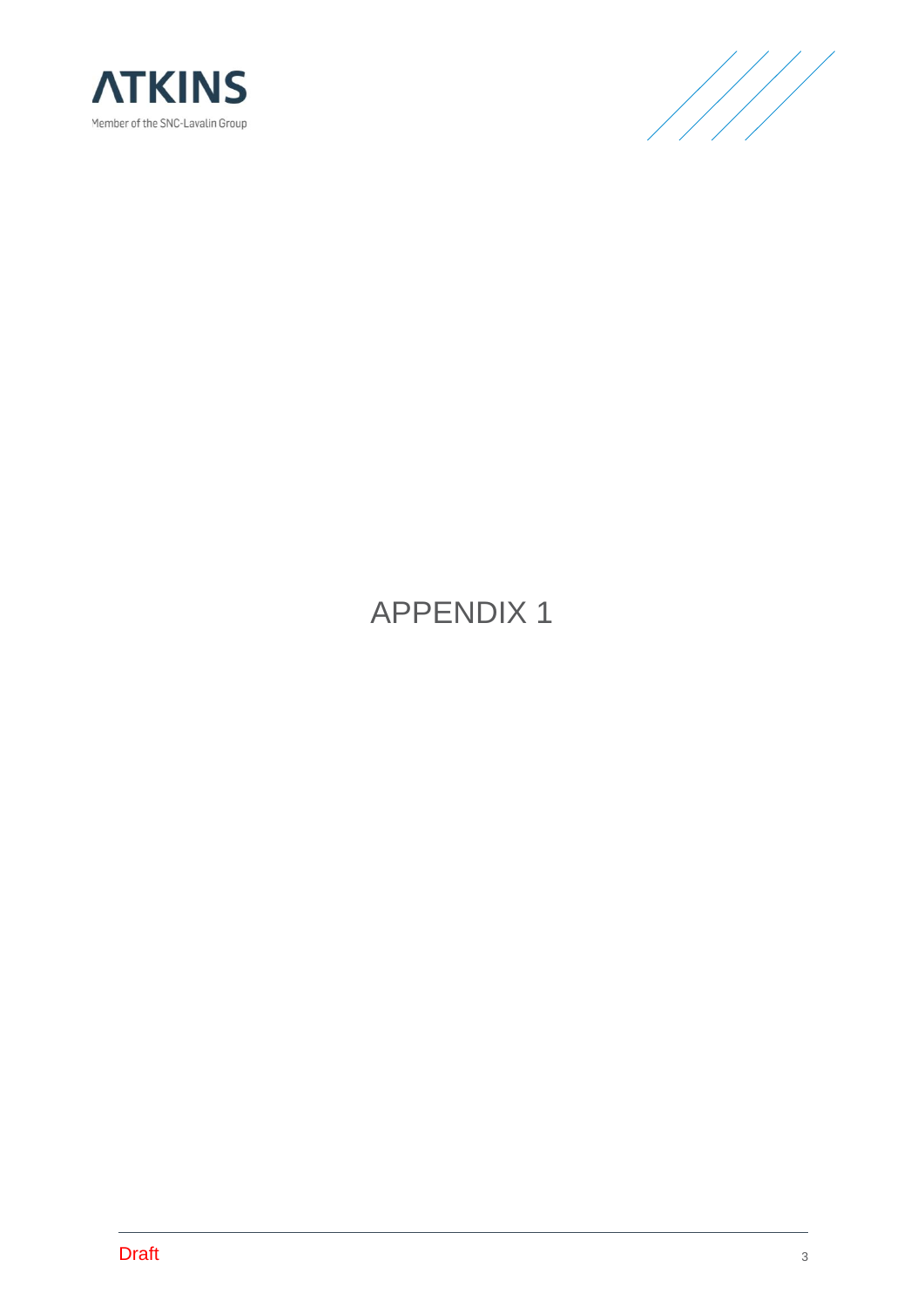





**Westbound C-470 Express Lanes Corridor**

### **Eastbound C-470 Express Lanes Corridor**